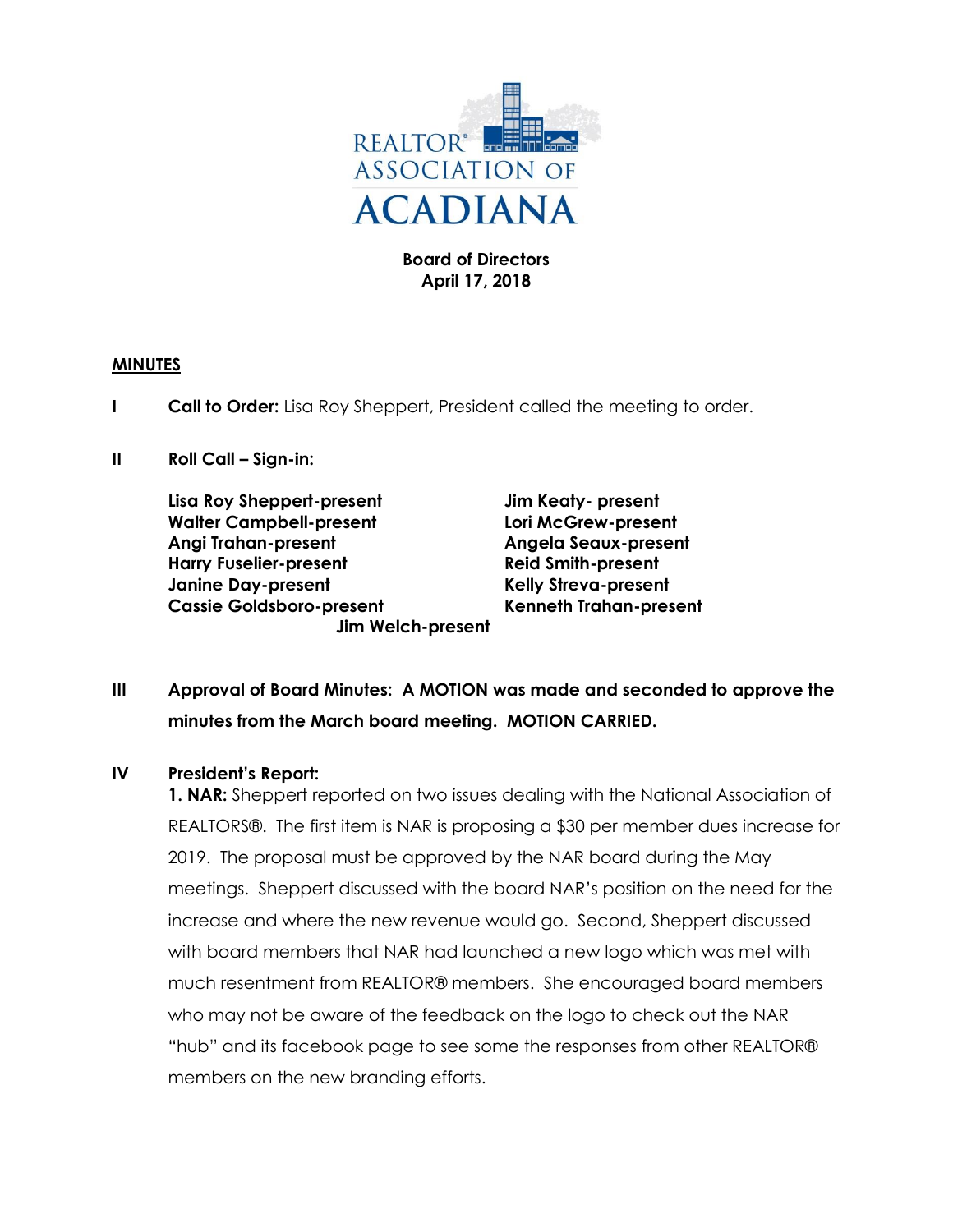**2. PAC Update:** Sheppert reported RAA had secured two buses to transport RAA members to Baton Rouge to attend Louisiana REALTOR® Day at the Capitol. As of the meeting RAA was expected to have over 100 of its members in attendance.

**3. Board Retreat Follow-up:** Sheppert referred board members to information provided by LREC Commissioner, Eloise Gauthier on adjacent states rules and fees regarding real estate licensures**.** 

## **V Committee Reports:**

1. **MLS:** Jim Keaty, MLS Chair presented the minutes from the April meeting. **A MOTION was made and seconded to approve the minutes as presented MOTION CARRIED**

2. YPN: Lisa Sheppert presented the YPN Minutes. **A MOTION was made and seconded to approved the minutes as presented. MOTION CARRIED**

3. **Cultural Diversity:** Lisa Sheppert presented the Cultural Diversity minutes. **A MOTION was made and seconded to approve the minutes with amending the cover of the minutes to reflect that the minutes are from the Cultural Diversity Committee and not the Professional Development Committee. MOTION CARRIED**

**VI Treasurer's Report:** Treasurer, Harry Fuselier presented a 1<sup>st</sup> quarter report to the board. He reviewed the RAA's financial position as of April  $12<sup>th</sup>$ . He then reviewed with the board the Budget vs Actual numbers for the first quarter. He reported the RAA current membership is 1484. In addition, he reported the 2017 tax return for the Association is completed and filed. Finally, he stated the CPA Firm has completed the 2017 Annual review which will be presented to the Budget & Finance team at their next meeting.

Upon receiving the Treasurer's report a **MOTION was made and seconded to ask the Budget & Finance team to review the RAA's cash on hand and to make possible recommendations for a cash on hand policy as well as possible investments of the funds. MOTION CARRIED**